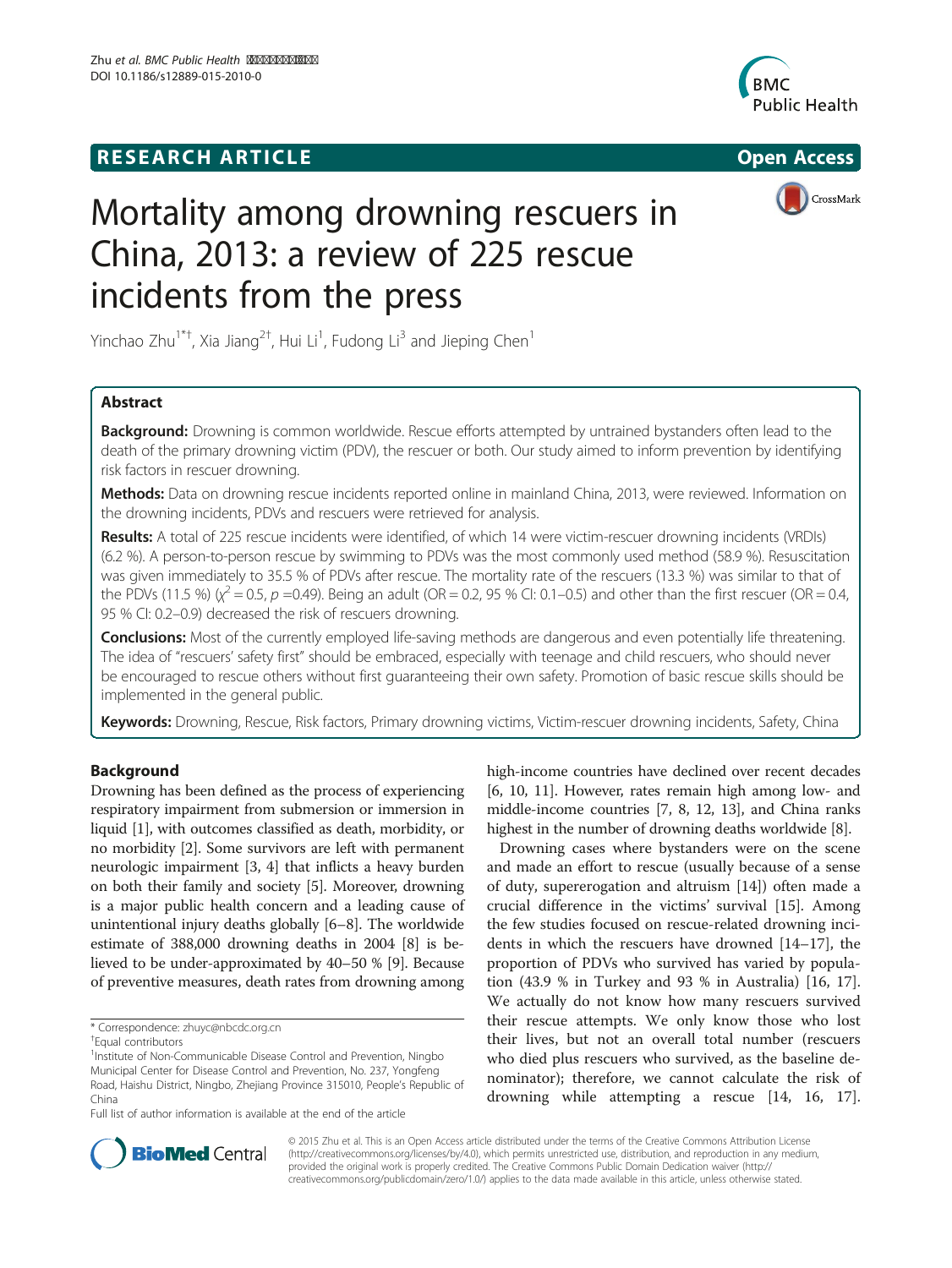Moreover, given all the permutations of internal and external elements the rescuers would encounter, as well as the shortage of time to plan for a safe approach, untrained rescuers may not only fail to rescue victims, but may subject themselves to so-called victim-instead-ofrescuer syndrome [16] and cause multiple drowning incidents [17].

Therefore, the goal of this research was to inform development of preventive strategies by identifying the risk factors for drowning rescuers. The goal was addressed by examining the cases of drowning rescues reported online in the mainland Chinese media in 2013.

# **Methods**

This study was approved by the ethical committee of Ningbo Municipal Center for Disease Control and Prevention. The data collection process is shown in a flowchart (Fig. 1). 'Baidu' ('百度' in Chinese), the world's largest Chinese language search engine, was used to search for Chinese news reports. All cases were retrieved from online news reports with at least two of the following keywords tagged: 'drowning', 'near-drowning', 'fall into water', 'rescue', 'life-saving', and 'sacrifice' ('淹死', '溺水', '落 水', '救人', '救命', '牺牲' in Chinese). We covered both unintentional and intentional drowning cases. All the cases were from websites of national or regional newspapers, and police and fire departments. Owing to the lack of full information from a single report, related reports identified as having the same name of victims or rescuers or a similar news title were also searched further, with the aim of collecting the most complete information for each event.

The following variables were constructed: (1) Incidents: province, date, time, drowning locations; (2) PDVs: demographic characteristics, cause of drowning, whether reported by the news as being a swimmer, survival status, symptoms (for survivors) and whether first aid was provided; (3) Rescuers: demographic characteristics, whether reported by the news as being a swimmer, rescue rank (whether the rescuer was the first, second, or some subsequent person to attempt rescue), whether the rescuers called for others' help and whether they undressed before the rescue, rescue measures, number of drowning victims in need, whether difficulties were experienced and the nature of such difficulties, and survival status. After excluding 25 cases that were missing more than half of the variables, we eventually obtained 91 cases of incidents, 99 PDVs, and 64 rescuers with virtually complete information, constituting 40.4 %, 36.5 % and 15.4 % of the total number of incidents (225), PDVs (271) and rescuers (416), respectively.

#### Terms and definitions

The details on terms and their definitions are provided in Table 1. In addition, season was defined on the basis of Chinese meteorological phenomena (spring: Mar, Apr and May; summer: Jun, Jul and Aug; autumn: Sep, Oct and Nov; winter: Dec, Jan and Feb). Time was divided into four sections (Night: 0:00–6:00; Morning: 6:00– 12:00; Afternoon: 12:00–18:00; Evening: 18:00–24:00). The target population was classified into two groups (children/teenagers: <18; adults: ≥18). All variables related to the rescue incidents and rescuers were defined by the authors of the present study.

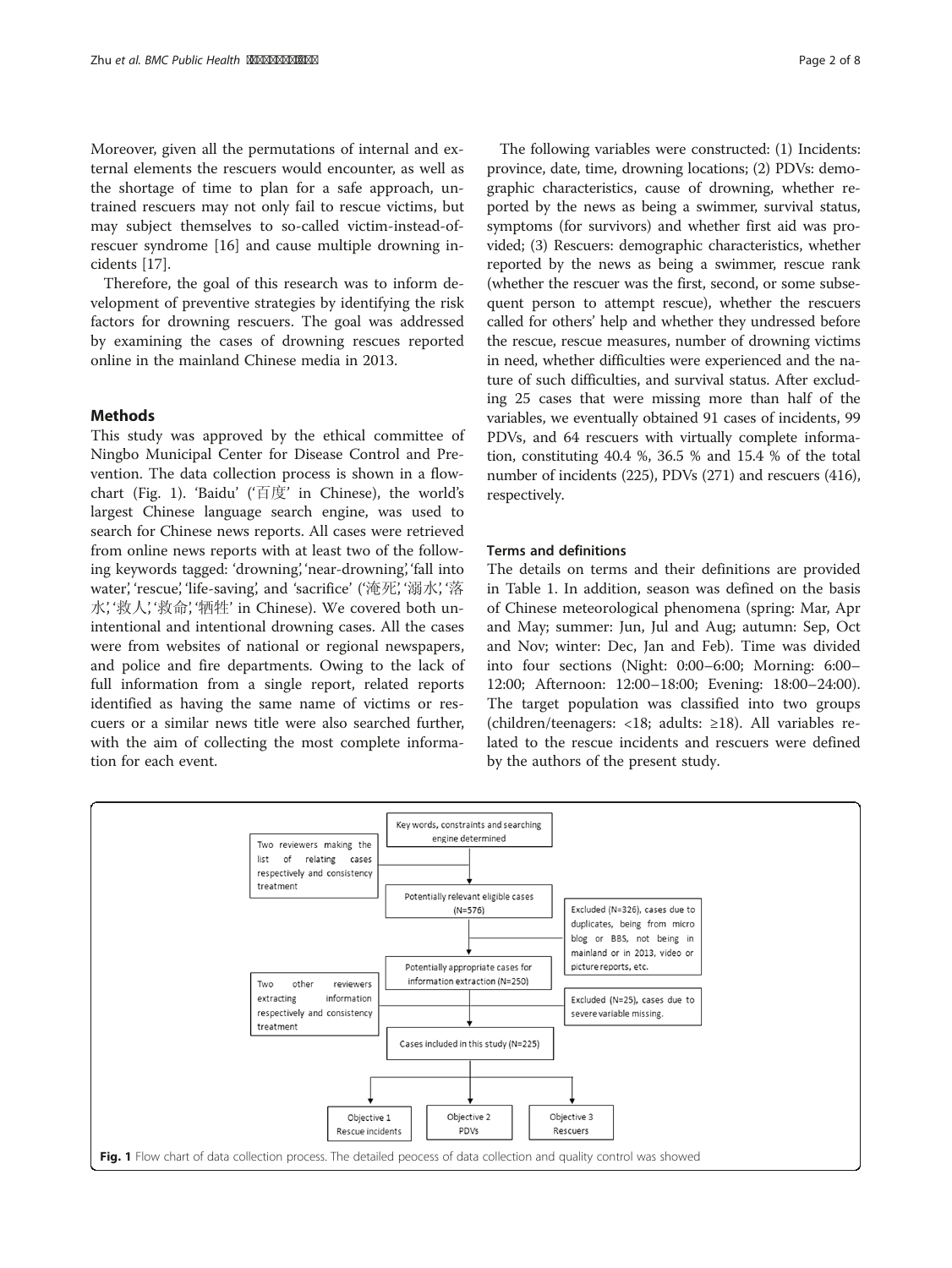Table 1 List of terms and definitions

| Terms                               | Abbreviations | Definition                                                                                                                                                                                                                                                                      |
|-------------------------------------|---------------|---------------------------------------------------------------------------------------------------------------------------------------------------------------------------------------------------------------------------------------------------------------------------------|
| Primary drowning victim             | <b>PDV</b>    | PDV referred to the victim who fell into liquid initially and may result in death from drowning [17].                                                                                                                                                                           |
| Rescue                              |               | Rescue meant rescuers managed to save the original PDV and any rescuers who became PDVs<br>directly no matter they were dead or survival finally.                                                                                                                               |
| Victim-rescuer drowning<br>incident | <b>VRDI</b>   | VRDI meant rescuers became dead as well as PDV in the rescue incident.                                                                                                                                                                                                          |
| Survival                            |               | Survival was defined as a PDV and/or rescuer who had vital signs or regaining them after resuscitation<br>as judged by reviewers based on the media reports.                                                                                                                    |
| Successful rescue                   |               | Successful rescue meant rescuers helped the drowning victim to extricate from liquid.                                                                                                                                                                                           |
| Rescue rank                         |               | Rescue Rank is the order for each rescuer who undertakes a rescue action, a rank of '1' would be given<br>to the first person who carried out the rescue, '2' for the next, and so on. If several rescuers implemented<br>simultaneously, the same rank would be given to each. |

#### Data analysis

All data were analyzed in SAS V9.20 (SAS Institute, Inc.; Cary, North Carolina, USA). The Pearson  $\chi^2$  test and Kruskal–Wallis rank-sum test with two independent samples were used for categorical and continuous outcomes, respectively. The data for number of rescuers and rescuer deaths were clustered and showed negative binomial distributions. Therefore, a two-level unconditional logistic regression model was adopted for the multivariate analysis. A  $p$ -value of less than 0.05 was set as the level of significance in this study.

### Results

# Rescue incidents

In total, 225 rescue-related incidents were identified from January 1 to December 31, 2013, including 271 PDVs and 416 rescuers, from 32 provinces, autonomous regions or municipalities in mainland China. The three provinces with the greatest share of incidents were Zhejiang (33, 14.7 %), Jiangsu (25, 11.1 %) and Sichuan (20, 8.9 %). Incidents varied by seasons, with a larger proportion identified in spring, summer and autumn (21.8 %, 37.3 % and 30.2 %) than in winter (10.7 %). Almost all cases occurred during daytime (22.5 % in the morning and 55.0 % in the afternoon), with a small proportion occurring during the night (1.5 %) or evening  $(21.0 %).$ 

Twenty eight (12.4 %) rescue incidents had more than one PDV, with a maximum of five. In just over half (53.0 %) of cases, PDVs were adults only; in 44.2 % they were children only and in 2.8 %, both adult and child PDVs were identified. In 54.2 % of cases there was only one rescuer, in 26.7 % there were two, in 9.3 % there were three, and in 9.8 % there were more than three, with a maximum of 12. The average number of rescuers in a rescue incident surpassed that of PDVs (1.9 versus 1.2,  $p < 0.01$ ). There were 28 incidents (12.4 %) with at least one PDV mortality, and 40 incidents (17.8 %) with at least one rescuer mortality; together these contributed to 14 VRDIs (6.2 %). Furthermore, there were 26 cases (11.6 %) with no PDV mortality but more than one rescuer mortality, 14 cases (6.2 %) with no rescuer mortality but more than one PDV mortality, and 171 incidents (76.0 %) with no mortality.

#### Primary drowning victims

The successful rescue rate for PDVs was 88.5 % (239 of a total of 270 PDVs) (Table 2); 55.4 % were males, 54.2 % were adults and 91.9 % were non-swimmers (Table 2). The majority (96.3 %) of the drowning incidents occurred in fresh water. Ponds were the most common drowning places for children but not adults (18.6 % versus 2.8 %,  $\chi^2$  = 20.3, p <0.01). Falling was the first leading cause of drowning, accounting for 64.6 % of incidents (Table 3). After being rescued, 56.8 % of PDVs survived with no obvious symptoms; 27.2 % were in a coma; 9.6 % experienced apnea or dyspnea and 2.6 % went into cardiac arrest. Among all PDVs, 35.5 % were given pre-hospital resuscitation on the scene, and 39.9 % were sent to hospitals without delay (data not shown).

#### Rescuers

The average number of drowning people in need of rescue (including the original PDV and any rescuers who became PDVs) was  $1.5 \pm 1.0$  per incident. Despite a relatively high successful rescue rate among PDVs, no significant difference in mortality rate was found between rescuers (13.3 %) and original PDVs (11.5 %) (Table 2). Compared with PDVs, rescuers were more likely to be males (91.0 %), adults (81.6 %) and swimmers (79.9 %) (Table 2). Significantly fewer (38.6 % versus 86.9 %) child than adult rescuers were swimmers ( $\chi^2$  = 55.4, p < 0.01).

For rescuers, 12.1 % asked for assistance from others and 26.8 % removed either their shoes or clothing before the rescue. Most of the rescuers (80.1 %) chose to enter the water in the attempt to save the victims. Furthermore, 58.9 % of rescuers swam to PDVs to undertake rescue directly. Owing to lack of swimming skills, exhaustion or difficult water conditions, 97 rescuers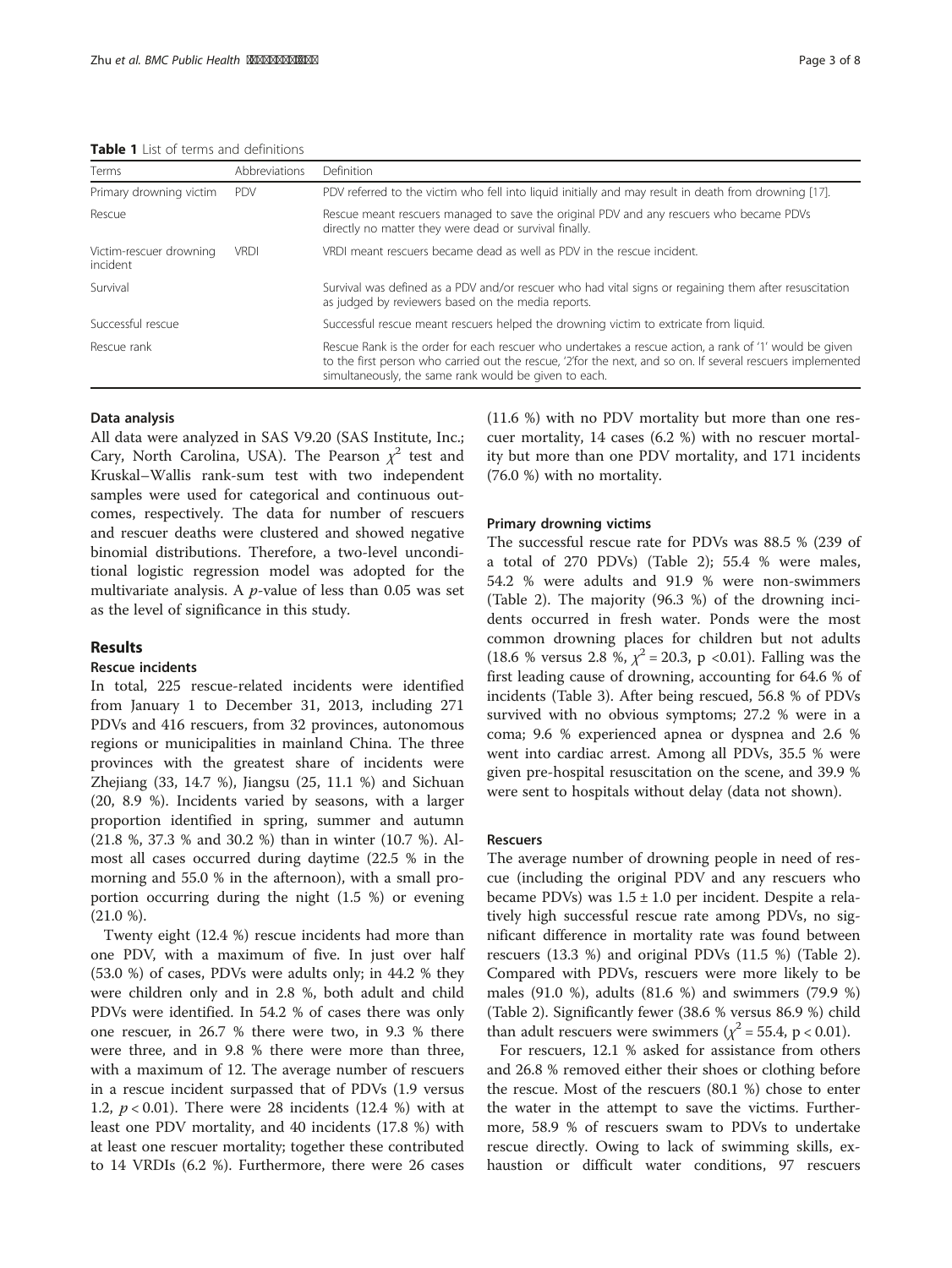| <b>Table 2</b> Basic information on PDVs and rescuers in 225 rescue |  |  |
|---------------------------------------------------------------------|--|--|
| incidents, n (%)                                                    |  |  |

|                                           | <b>PDVs</b> | Rescuers  | Chi-Square | $p$ -value |
|-------------------------------------------|-------------|-----------|------------|------------|
| Total                                     | 271         | 416       |            |            |
| Average number of<br>persons per incident | 1.2         | 1.9       | 59.9       | < 0.01     |
| Gender                                    |             |           |            |            |
| Male                                      | 139(55.4)   | 373(91.0) | 113.0      | < 0.01     |
| Female                                    | 112(44.6)   | 37(9.0)   |            |            |
| Total                                     | 251         | 410       |            |            |
| Being an adult                            |             |           |            |            |
| Yes                                       | 141(54.2)   | 337(81.6) | 58.1       | < 0.01     |
| <b>No</b>                                 | 119(45.8)   | 76(18.4)  |            |            |
| Total                                     | 260         | 413       |            |            |
| Being a swimmer                           |             |           |            |            |
| Yes                                       | 18(8.1)     | 251(79.9) | 269.4      | < 0.01     |
| <b>No</b>                                 | 205(91.9)   | 63(20.1)  |            |            |
| Total                                     | 223         | 314       |            |            |
| Being a survivor                          |             |           |            |            |
| Yes                                       | 239(88.5)   | 359(86.7) | 0.5        | 0.49       |
| <b>No</b>                                 | 31(11.5)    | 55(13.3)  |            |            |
| Total                                     | 270         | 414       |            |            |

The inconsistencies among the total frequencies of certain variables were caused by missing data

|  | Table 3 Drowning cause and locations among 271 PDVs |  |
|--|-----------------------------------------------------|--|
|--|-----------------------------------------------------|--|

|                                                        | N               | (% )  |
|--------------------------------------------------------|-----------------|-------|
| Locations of drowning                                  |                 |       |
| River/creek/stream                                     | 176             | 65.7  |
| Lake                                                   | 31              | 11.6  |
| Pond                                                   | 26              | 9.7   |
| Ditch                                                  | 14              | 5.2   |
| Other (e.g., reservoir, well, swimming pool)           | 11              | 4.1   |
| Sea/beach                                              | 10              | 3.7   |
| Total                                                  | 268             | 100.0 |
| Cause of drowning                                      |                 |       |
| Falling from the bank                                  | 142             | 646   |
| Traffic accident                                       | 30              | 13.6  |
| Suicide                                                | 18              | 8.2   |
| Other (e.g., swimming accident, flood, electric shock) | 11              | 5.0   |
| Row/raft                                               | 10 <sup>2</sup> | 4.6   |
| Sliding off in the water close to the shore            | 9               | 4.1   |
| Total                                                  | 220             | 100.0 |

The inconsistencies among the total frequencies of certain variables were caused by missing data

(23.5 %) encountered hazardous situations and experienced difficulties; of these, 57.3 % died (Table 4).

The average rescue rank was  $1.5 \pm 0.8$ . The rescue rank for those who died was significantly lower than for those who survived (1.3 versus 1.5,  $p < 0.01$ ). A significant association between location and likelihood of rescuer survival was identified, wherein rescuers in a lake were less likely to drown compared with those in ponds and other locations. Adult and swimmer rescuers were more likely to survive than children and non-swimmers. Rescuers who used only their hands to pull victims through the water to shore had the lowest survival rate, and those who performed rescues in the context of a boating situation (pulling the victim by standing on the boat) the highest (Table 5).

After adjustment for confounding factors in a twolevel logistic regression, only two factors remained significant as predictors of rescuer drowning. Being an adult rescuer was associated with an 83.6 % decrease in the risk of drowning  $(AOR = 0.2, 95 % CI: 0.1-0.5, p < 0.01)$ , while increasing rescue rank predicted a 55.7 % decrease in risk (AOR = 0.4, 95 % CI: 0.2–0.9,  $p < 0.05$ ) (Table 6).

## **Discussion**

As a populous developing country, China not only ranks highest in the number of drowning deaths worldwide [8] but also has a high drowning mortality rate of 4.4 per 100,000 people [13]. Among drowning deaths in China, some would certainly be cases of victim-instead-of-rescuer syndrome, although the proportion is unclear as there is a lack of relevant research. Our data suggest an average of 0.2 (55/225) rescuer deaths per rescue

Table 4 Rescue methods and causes of experiencing difficulties among 416 rescuers

|                                                  | Ν   | (% ) |
|--------------------------------------------------|-----|------|
| Rescue methods                                   |     |      |
| Swimming to the victim                           | 245 | 58.9 |
| Pulling in water close to the shore              | 88  | 21.2 |
| Giving an extension(e.g., pole, lifeline)        | 45  | 10.8 |
| Pulling on shore                                 | 34  | 8.2  |
| Pulling by standing on the boat                  | 19  | 46   |
| Throw the floats                                 | 18  | 4.3  |
| Total                                            | 416 |      |
| Cause of experiencing difficulties               |     |      |
| Being a non-swimmer                              | 36  | 37.1 |
| <b>Exhaustion</b>                                | 30  | 30.9 |
| Bad water conditions (e.g., torrent, turbulence) | 28  | 28.9 |
| Steep edge                                       | 13  | 13.4 |
| Other (e.g., cold, electric shock)               | 7   | 7.2  |
| Total                                            | 97  |      |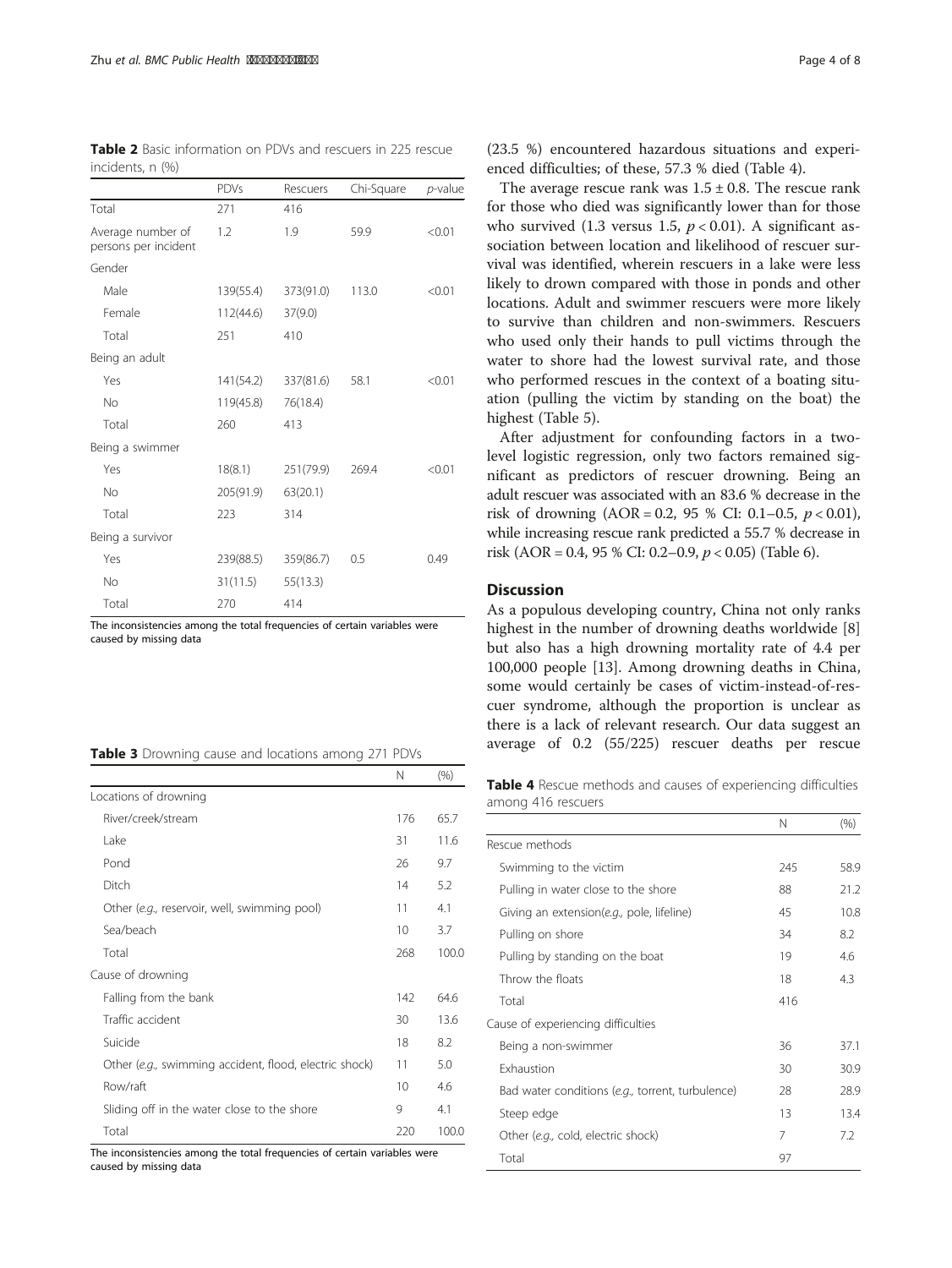Table 5 Factors in rescuer survival and mortality, n (%)

|                                                                  | Survival           | Dead           | Chi-Square | <i>p</i> -value |
|------------------------------------------------------------------|--------------------|----------------|------------|-----------------|
| Total                                                            | 359                | 55             |            |                 |
| Average rescue rank <sup>a</sup>                                 | 1.5                | 1.3            | 6.7        | < 0.01          |
| Average number of drowning<br>men in need of rescue <sup>a</sup> | 1.5                | 1.3            | 10246.5    | 0.08            |
| Season                                                           |                    |                |            |                 |
| Spring                                                           | 78(21.7)           | 13(23.6)       | 2.1        | 0.55            |
| Summer                                                           | 128(35.7)          | 24(43.6)       |            |                 |
| Autumn                                                           | 116(32.3)          | 13(23.6)       |            |                 |
| Winter                                                           | 37(10.3)           | 5(90.1)        |            |                 |
| Time                                                             |                    |                |            |                 |
| Night                                                            | 4(1.2)             | 0(0.0)         | 1.5        | 0.69            |
| Morning                                                          | 73(22.3)           | 14(27.5)       |            |                 |
| Afternoon                                                        | 193(59.0)          | 30(58.8)       |            |                 |
| Evening                                                          | 57(17.4)           | 7(13.7)        |            |                 |
| Location                                                         |                    |                |            |                 |
| River/creek/stream                                               | 228(64.4)          | 30(54.6)       | 25.1       | < 0.01          |
| Lake                                                             | 47(13.3)           | 2(3.6)         |            |                 |
| Pond                                                             | 29(8.2)            | 12(21.8)       |            |                 |
| Ditch                                                            | 17(4.8)            | 1(1.8)         |            |                 |
| Other (e.g., reservoir, well,<br>swimming pool)                  | 17(4.8)            | 9(16.4)        |            |                 |
| Sea/beach                                                        | 16(4.5)            | 1(1.8)         |            |                 |
| Gender                                                           |                    |                |            |                 |
| Male                                                             | 321(86.5)          | 50(13.5)       | 0.1        | 0.07            |
| Female                                                           | 36(97.3)           | 1(2.7)         |            |                 |
| Being an adult                                                   |                    |                |            |                 |
| Yes                                                              | 307(91.4)          | 29(8.6)        | 35.9       | < 0.01          |
| No                                                               | 49(65.3)           | 26(34.7)       |            |                 |
| Being a swimmer                                                  |                    |                |            |                 |
| Yes                                                              | 228(91.2)          | 22(8.8)        | 22.8       | < 0.01          |
| No                                                               | 43(68.3)           | 20(31.8)       |            |                 |
| Calling for others' help when rescuing                           |                    |                |            |                 |
| Yes                                                              | 45(91.8)           | 4(8.2)         | 0.9        | 0.35            |
| No                                                               | 303(85.8)          | 50(14.2)       |            |                 |
| Undressing when rescuing                                         |                    |                |            |                 |
| Yes                                                              | 82(89.1)           | $10(10.9)$ 0.1 |            | 0.92            |
| No                                                               | 221(88.8) 28(11.2) |                |            |                 |
| Rescue methods                                                   |                    |                |            |                 |
| Pulling on shore                                                 |                    |                |            |                 |
| Yes                                                              | 32(94.1)           | 2(5.9)         | 0.1        | 0.29            |
| No                                                               | 327(86.1) 53(13.9) |                |            |                 |
| Pulling in water close to the shore                              |                    |                |            |                 |
| Yes                                                              | 64(73.6)           | 23(26.4) 16.5  |            | < 0.01          |
| No                                                               | 295(90.2) 32(9.8)  |                |            |                 |
|                                                                  |                    |                |            |                 |

| <b>Table 5</b> Factors in rescuer survival and mortality, n (%) |  |  |  |
|-----------------------------------------------------------------|--|--|--|
| (Continued)                                                     |  |  |  |

| Swimming                        |                        |     |      |
|---------------------------------|------------------------|-----|------|
| Yes                             | 215(88.1) 29(11.9) 1.0 |     | 0.31 |
| No                              | 144(84.7) 26(15.3)     |     |      |
| Throwing the floats             |                        |     |      |
| Yes                             | $17(94.4)$ $1(5.6)$    | 0.2 | 0.49 |
| No                              | 342(86.4) 54(13.6)     |     |      |
| Giving an extension             |                        |     |      |
| Yes                             | 44(97.8) 1(2.2) 5.4    |     | 0.02 |
| No                              | 315(85.4) 54(14.6)     |     |      |
| Pulling by standing on the boat |                        |     |      |
| Yes                             | 19(100.0) 0(0.0)       | 0.1 | 0.09 |
| No                              | 339(86.0) 55(14.0)     |     |      |

<sup>a</sup>indicates two independent samples Kruskal-Wallis rank sum test was used for analysis. All other analyses were Pearson  $\chi^2$  tests

incident, and a mortality rate of rescuers statistically indistinguishable from that of PDVs, which indicates that drowning rescue is a high-risk activity [18, 19]. Ensuring awareness of rescuers' safety first [20] might help reduce the mortality.

Unfortunately, but perhaps unsurprisingly, children constituted a large proportion of drowning victims for both PDVs [6, 21] and rescuers. The underlying reasons could be diverse. On one hand, children usually have limited competence at flexible cognitive control, exhibit a low risk perception and an overestimation of their swimming ability, all of which could lead to increased immature decision-making and risk-taking behaviors [22–24]. This speculation may be supported by the fact that more non-swimmers were found among the children than among the adult rescuers in our current study. On the other hand, the ethics that children have learned could also drive them to take altruistic actions [14, 25].

| Table 6 Two-level logistic regression analysis for risk factors |  |  |
|-----------------------------------------------------------------|--|--|
| associated with rescuers' drowning                              |  |  |

|                                                 | Regression<br>coefficient β | $p$ -value | Odds Ratio<br>$(95%$ CI) |
|-------------------------------------------------|-----------------------------|------------|--------------------------|
| Rescue rank                                     | $-0.8$                      | < 0.05     | $0.4(0.2 - 0.9)$         |
| Being an adult                                  | $-1.8$                      | < 0.01     | $0.2(0.1 - 0.5)$         |
| Being a swimmer                                 | 1.3                         | 0.06       | $3.6(0.9 - 14.4)$        |
| Pulling in water close to<br>the shore          | 0.2                         | 0.82       | $1.2(0.3 - 4.9)$         |
| Giving an extension                             | $-1.7$                      | 0.24       | $0.2(0.1 - 3.1)$         |
| Location                                        |                             |            |                          |
| Lake                                            | $-0.9$                      | 0.37       | $0.4(0.1 - 2.8)$         |
| Pond                                            | 1.3                         | 0.08       | $3.7(0.9 - 16.3)$        |
| Other (e.g., reservoir, well,<br>swimming pool) | 1.5                         | 0.07       | $4.7(0.9 - 25.7)$        |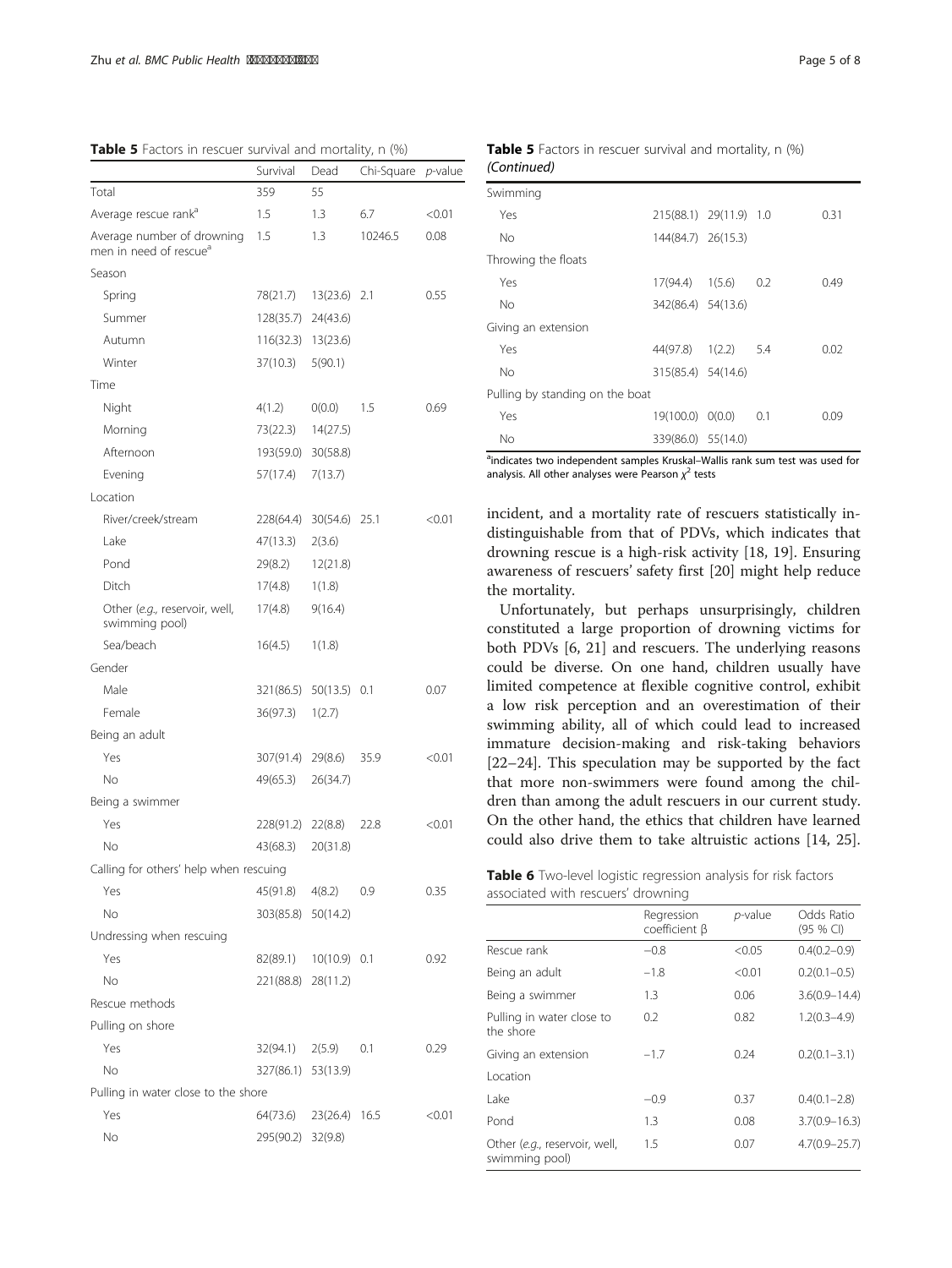Therefore, the appropriateness of firmly discouraging children who cannot swim from rescuing should be brought into public awareness.

Local geographic conditions accounted for most of the variability in drowning incidence [2]. The top three provinces involved in our study, which were not the provinces with the largest populations, were all located within the Yangtze River Basin, which is known for its large number of various bodies of water. Consistent with other reports in China, most of the rescue incidents in our study occurred in fresh water and natural bodies of water [26, 27]. Our results indicated that drowning location had a critical impact on the rescuers' survival, wherein lakes appeared to present lower risk than ponds, reservoirs and wells. Possible explanations for this location difference could be multifactorial. The lakes, whether artificial or natural, attract sightseers; therefore, multiple witnesses are typically available to perform rescue in a collaborative way. In contrast, ponds, reservoirs and wells in China often have steep and slippery water edges with considerable depth, resulting in lengthier stays in the water, along with greater difficulties for rescuers, all of which lead to detrimental outcomes in general [28]. A study conducted by Moran [29] also revealed that it was difficult for persons to exit deep water with variable edges. We further found that age was associated with the drowning location [2]; i.e., ponds were particularly high-risk places for children. However, children as PDVs also seem particularly likely to be associated with rescuer fatality [16], although the reason for this is unclear. Possible explanations could be that children are incapable of providing good cooperation to the rescuers, and that their rescuer was likely to be a peer.

Rescue efforts in hazardous conditions were often highly challenging, especially when additional rescuers or tools were not readily available [18, 28]. Pearn et al. indicated that 50 % of rescuers in rescuer-who-drowns incidents were not familiar with the particular body of water and its hazards [14]. Therefore, drowning location would be a key variable in drowning prevention for both PDVs [2] and rescuers. Good understanding of the water environment before rescue should be strongly emphasized, and plans to effectively implement rescue operations in likely drowning environments need to be in place. Additionally, placement of isolation fencing and simple life-saving instruments in open water areas presumed to pose a high drowning risk could not only prevent most of the drowning caused by falls [2] but also provide PDVs and rescuers with floatation objects to hold that would improve the chances of survival [30].

Although the causes of drowning among rescuers were complex, several preventive suggestions have been proposed [16, 17]. A successful rescue is technically challenging [18, 19]. Rescuers without prior rescue knowledge

mostly blundered into dangers and encountered lifethreatening events, including death [17]. Our study showed that pulling PDVs directly in the water increased the likelihood of a drowning fatality for rescuers. This may be owing to the fact that rescuers standing in water are more likely to lose their balance and become entangled with PDVs; this typically occurs with a contact tow (a rescuer human chain) [31]. Other practices such as swimming to the victim have also been found to be dangerous [14, 15]. Therefore, direct personal contact in an aquatic environment is extremely dangerous for rescuers. It has been proposed that rescue attempts from land or boat be the top priority [32]. The employing of water-away and indirect contact (offering an object such as a pole, stick, rope or plank)—or even noncontact—was the secondary recommendation [30, 33, 34]. In addition, some professional rescue tools, such as rescue buoys, lifejackets, boats and lifelines, have proven essential for successful aquatic lifesaving [18, 19]. Unfortunately, few Chinese rescuers performed water rescues properly.

On-scene rescuers also assume the responsibility to perform on-site pre-hospital resuscitation after rescue [35]. It has been reported that almost 30 % of PDVs who were rescued by bystanders needed cardiopulmonary resuscitation [15], which, if done properly, could effectively contribute to a positive outcome [36, 37]. Rates of onscene resuscitation provided by bystanders vary among studies [15, 36, 38]. A Dutch study showed that approximately 31.8 % of victims received resuscitation aid from bystanders [15]. Similarly, Topjian et al. found that onethird to one-half of rescued children in their study had received bystander cardiopulmonary resuscitation [38]. A hospital-based prospective study in Japan reported that 92 % of the patients transported to hospital because of drowning had been given pre-hospital resuscitation [39]. The rate of pre-hospital resuscitation among victims in China is lower than these figures, leaving substantial room for improvement. Therefore, educating the public in basic first aid skills could be an important step [30].

#### Limitations

Although the present study offers a valuable data source for exploring drowning rescue events because most of the key variable information was contained in the reports [17, 40–42], the media is likely to underestimate the number of cases because of selective reporting [41]. Therefore, it is impossible to provide population-based rates on either PDVs or rescuers, and without population data it is not possible to extrapolate this information to all drowning rescue attempts. The media articles also often lack information on potential confounds, such as characteristics of water flow, the distance from shore, alcohol consumption of the rescuers, life vest application,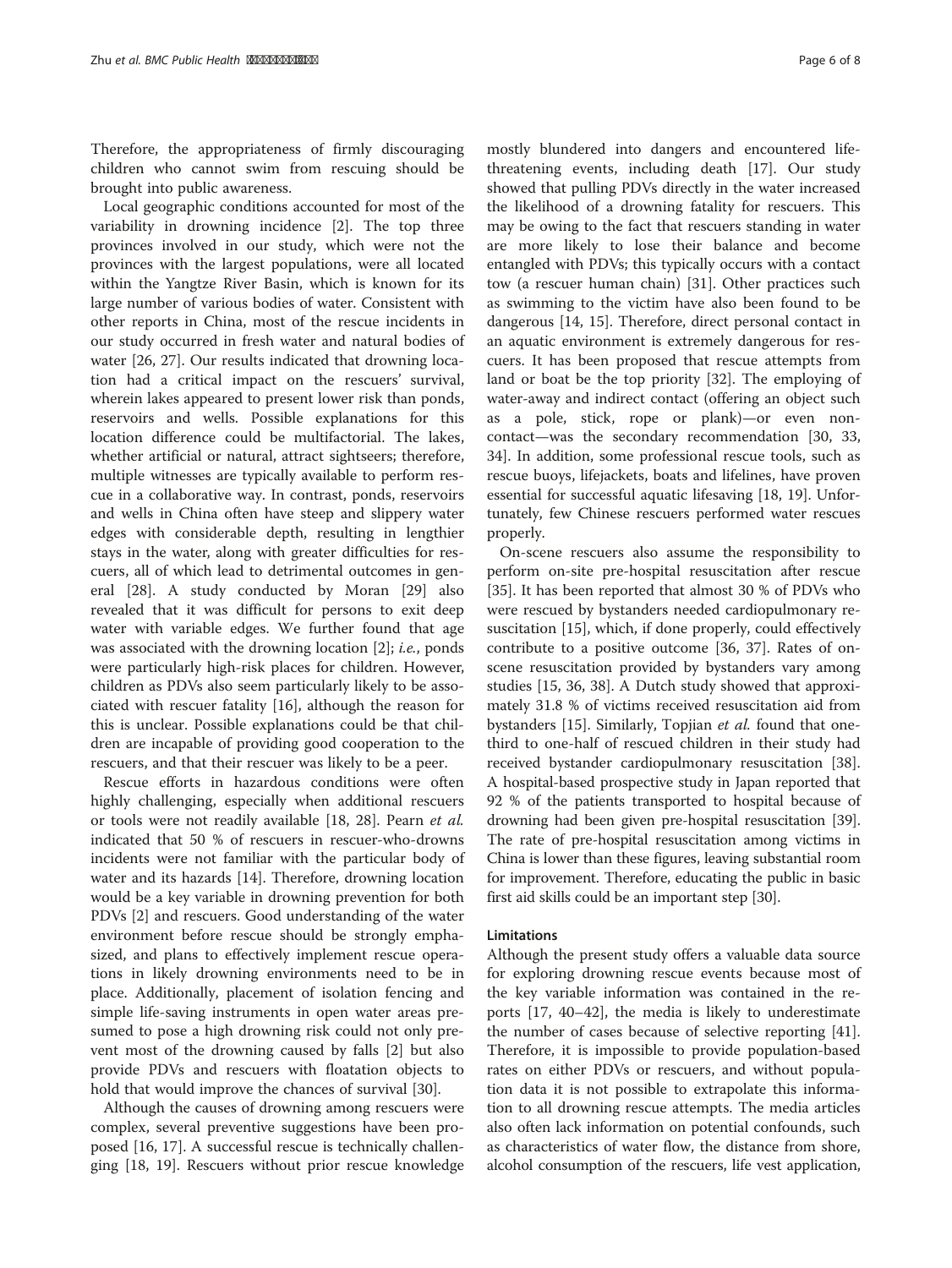differences in estimated swimming capacity (e.g., weak, average or strong), relationship between victims and rescuers, whether victims were warned of the potential drowning peril, or how the call for help was made. Moreover, we could not rule out the possibility that rescued victims died later, because media reports typically reported on victims' deaths at the scene but lacked post-rescue follow-ups. Additionally, missing data was another unavoidable problem: in cases where the rescuers left immediately after the rescue action, or where many rescuers performed rescue simultaneously, it would be difficult for the media to collect information on each of the rescuers at the desired level of detail.

#### Conclusions

Despite the survival of most PDVs and their rescuers, drowning rescue incidents still constitute a large number of unwanted VRDIs. A victim's young age (e.g., being a child) increased the risk of the rescuer's death. In China, drowning locations influenced rescuers' survival, and most of the life-saving methods employed were dangerous for rescuers. Moreover, the subsequent rate of onscene resuscitation after a successful rescue was far from sufficient. Accordingly, the idea of rescuers' safety first and discouraging children from rescue should be proposed. The results suggest the necessity of promoting education and training for the public to develop basic skills for a successful rescue, such as risk evaluation, request for bystanders' support, preference for non-contact rescue strategies and skills of post-rescue resuscitation.

#### Competing interests

The authors declare that they have no competing interests.

#### Authors' contributions

ZYC was responsible for study protocol design and statistical analysis. ZYC, LH, LFD and CJP were in charge of searching for relevant reports and extracting information. LFD and CJP assisted in data cleaning. ZYC and JX drafted the manuscript. All authors reviewed drafts of the manuscript and consented to the submitted version. All authors read and approved the final manuscript.

#### Authors' information

Yinchao Zhu and Xia Jiang share first-authorship.

#### Acknowledgements

The authors thank Pengpeng Ye and Ziyang Yu for their generous contributions during revisions of this paper.

#### Author details

<sup>1</sup>Institute of Non-Communicable Disease Control and Prevention, Ningbo Municipal Center for Disease Control and Prevention, No. 237, Yongfeng Road, Haishu District, Ningbo, Zhejiang Province 315010, People's Republic of China. <sup>2</sup> Cardiovascular Epidemiology Unit, Institute of Environmental Medicine, Karolinska Institutet, Solna, 17172 Stockholm, Sweden. <sup>3</sup>Department of Public Health Surveillance & Advisory Division, Zhejiang Province Center for Disease Control and Prevention, No.630, Xincheng Road, Binjiang District, Hangzhou, Zhejiang Province 310051, People's Republic of China.

#### Received: 8 July 2014 Accepted: 1 July 2015 Published online: 10 July 2015

#### References

- van Beeck EF, Branche CM, Szpilman D, Modell JH, Bierens JJ, A new definition of drowning: towards documentation and prevention of a global public health problem. Bull World Health Organ. 2005;83(11):853–6. doi:/S0042-96862005001100015.
- 2. Weiss J. American Academy of Pediatrics Committee on Injury, Violence, and Poison Prevention. Prevention of drowning. Pediatrics. 2010;126(1):e253–62. doi:10.1542/peds.2010-1265.
- 3. Schilling UM, Bortolin M. Drowning. Minerva Anestesiol. 2012;78(1):69–77.
- 4. Soar J, Perkins GD, Abbas G, Alfonzo A, Barelli A, Bierens JJ, et al. European Resuscitation Council Guidelines for Resuscitation 2010 Section 8. Cardiac arrest in special circumstances: Electrolyte abnormalities, poisoning, drowning, accidental hypothermia, hyperthermia, asthma, anaphylaxis, cardiac surgery, trauma, pregnancy, electrocution. Resuscitation. 2010;81(10):1400–33. doi:10.1016/j.resuscitation.2010.08.015.
- 5. Hyder AA, Borse NN, Blum L, Khan R, El Arifeen S, Baqui AH. Childhood drowning in low- and middle-income countries: Urgent need for intervention trials. J Paediatr Child Health. 2008;44(4):221–7. doi:10.1111/ j.1440-1754.2007.01273.x.
- 6. Centers for Disease Control and Prevention. Drowning–United States, 2005-2009. MMWR Morb Mortal Wkly Rep. 2012;61(19):344–7.
- 7. Jagnoor J, Suraweera W, Keay L, Ivers RQ, Thakur J, Jha P, et al. Unintentional injury mortality in India, 2005: nationally representative mortality survey of 1.1 million homes. BMC Public Health. 2012;12:487. doi:10.1186/1471-2458-12-487.
- 8. World Health Organization. Violence and Injury Prevention and Disability. 2004. http://wwwwhoint/mediacentre/factsheets/fs347/en/. Accessed Feb 2004.
- 9. Lunetta P, Smith GS, Penttila A, Sajantila A. Unintentional drowning in Finland 1970-2000: a population-based study. Int J Epidemiol. 2004;33(5):1053–63. doi:10.1093/ije/dyh194.
- 10. Ahlm K, Saveman BI, Bjornstig U. Drowning deaths in Sweden with emphasis on the presence of alcohol and drugs - a retrospective study, 1992-2009. BMC Public Health. 2013;13:216. doi:10.1186/1471-2458-13-216.
- 11. Armour-Marshall J, Wolfe I, Richardson E, Karanikolos M, McKee M. Childhood deaths from injuries: trends and inequalities in Europe. Eur J Public Health. 2012;22(1):61–5. doi:10.1093/eurpub/ckr004.
- 12. Prameprart M, Lim A, Tongkumchum P. Modeling unintentional drowning mortality rates in Thailand, 2000-2009. Asia Pac J Public Health. 2013. doi:10.1177/1010539513488796.
- 13. Wang LJ, Hu N, Wan X, Zhou MG, Wang J. Status and trend of injury deaths among Chinese population, 1991-2005. Zhonghua Yu Fang Yi Xue Za Zhi. 2010;44(4):309–13.
- 14. Pearn JH, Franklin RC. The Impulse to Rescue": rescue altruism and the challenge of saving the rescuer. Int J Aquat Res Educ. 2012;6(4):325–35.
- 15. Venema AM, Groothoff JW, Bierens JJ. The role of bystanders during rescue and resuscitation of drowning victims. Resuscitation. 2010;81(4):434–9. doi:10.1016/j.resuscitation.2010.01.005.
- 16. Franklin RC, Pearn JH. Drowning for love: the aquatic victim-instead-of-rescuer syndrome: drowning fatalities involving those attempting to rescue a child. J Paediatr Child Health. 2011;47(1-2):44-7. doi:10.1111/j.1440-1754.2010.01889.x.
- 17. Turgut A, Turgut T. A study on rescuer drowning and multiple drowning incidents. J Safety Res. 2012;43(2):129–32. doi:10.1016/j.jsr.2012.05.001.
- 18. Brons R, Brewster C, Espino M, Goto R, Short A, Wright R, et al. Task Force on Rescue- Organisational Aspects: Rescue Planning, Trainning and preparation. In: Brons R, Brewster C, editors. Handbook on Drowning Prevention, Rescue, Treatment. Heidelberg: Springer Verlag; 2006. p. 135–87.
- 19. Brewster C, Brons R, Zwitser E, Sims B, Fenner P, Griffiths T, et al. Task Force on Rescue- Rescue Techniques. In: Brewster C, Brons R, editors. Handbook on Drowning Prevention, Rescue, Treatment. Heidelberg: Springer Verlag; 2006. p. 193–308.
- 20. Castan J, Wirtz S, Moecke H, Schmidbauer W, Bubser F, Kerner T. First therapy of drowning accident. Anasthesiol Intensivmed Notfallmed Schmerzther. 2009;44(7-8):486–93. doi:10.1055/s-0029-1237101.
- 21. International Lifesaving Federation[ILS]. World Drowning Report(2007 Edition). Leuven: Ils. 2007.
- 22. Geier CF. Adolescent cognitive control and reward processing: implications for risk taking and substance use. Horm Behav. 2013;64(2):333–42. doi:10.1016/j.yhbeh.2013.02.008.
- 23. Barton BK, Ulrich T, Lyday B. The roles of gender, age and cognitive development in children's pedestrian route selection. Child Care Health Dev. 2012;38(2):280–6. doi:10.1111/j.1365-2214.2010.01202.x.